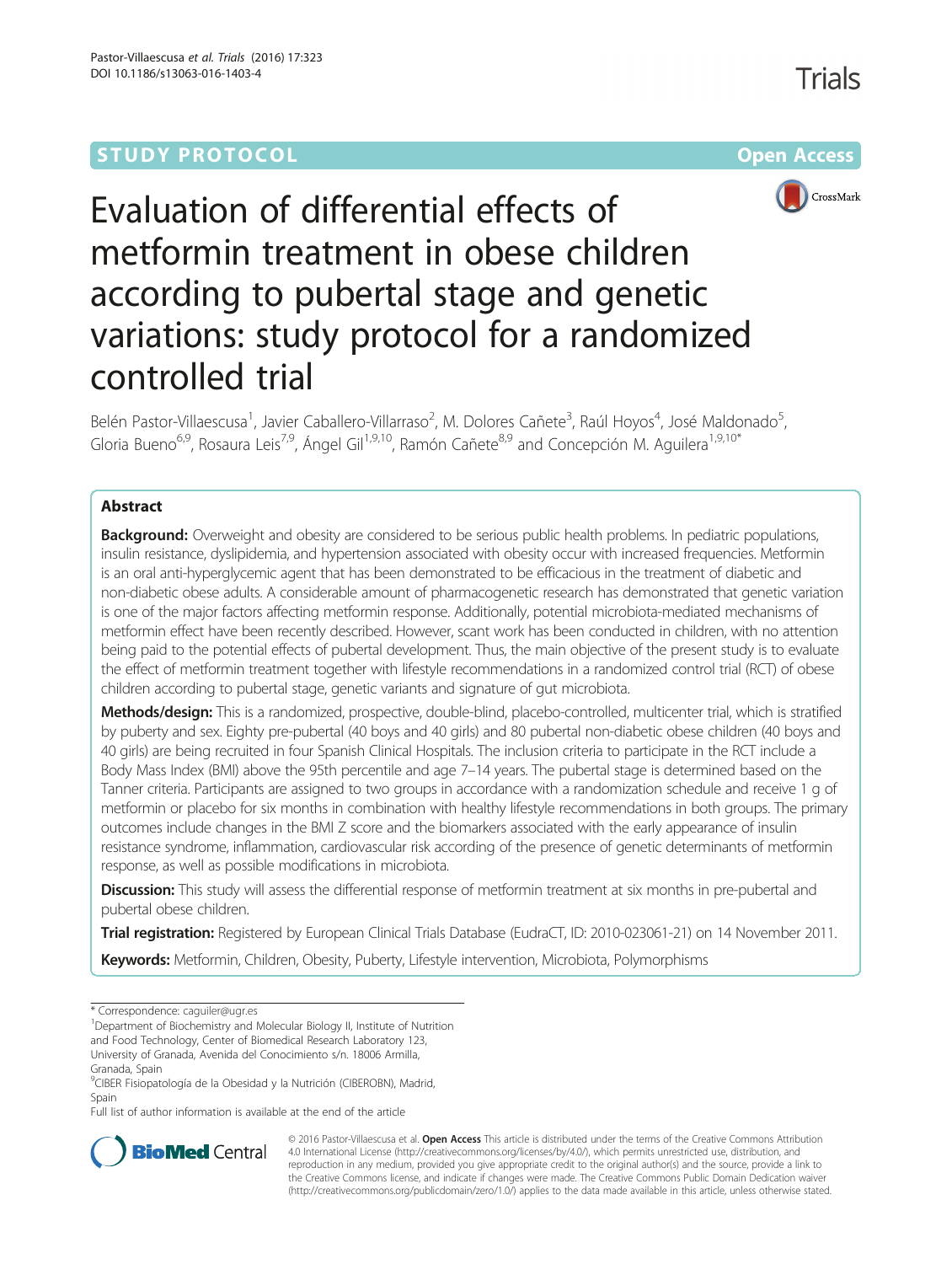# Background

The increased prevalence of obesity in pediatric populations is a public health problem [\[1](#page-8-0)]. Insulin resistance, impaired glucose tolerance, dyslipidemia, and hypertension are increased in children [[2](#page-8-0)–[4\]](#page-8-0). These metabolic alterations, which primarily result from obesity, begin in childhood and may manifest during adolescence or young adulthood, with diet and a sedentary lifestyle playing decisive roles [\[5\]](#page-8-0). In addition to a lifestyle intervention program, pharmacological treatments have been explored. Several drugs have been approved by the Food and Drug Administration (FDA) for the treatment of adult obesity. Currently, orlistat and sibutramine remain widely used in clinical practice in adults. Only orlistat has been approved for use in adolescents [[6\]](#page-8-0).

Metformin is an oral anti-hyperglycemic agent approved by the FDA to treat type 2 diabetes (T2D) in adults and children older than 10 years of age. Significant weight loss induced by metformin treatment has been demonstrated in both diabetic and non-diabetic obese adult patients [[7](#page-8-0)]. In contrast, there is insufficient evidence regarding the effects of metformin in pediatric obesity. Several clinical trials have identified modest improvements following metformin treatment in insulin sensitivity in obese children with normal glucose tolerance [[8](#page-8-0)–[10](#page-8-0)], as well as a decrease in the BMI of obese adolescents [[11](#page-8-0)]. In addition, metformin appears to improve lipid profiles in obese children [[12](#page-8-0), [13](#page-8-0)]. However, little is known regarding the effects of metformin, along with diet and exercise, on other measures associated with cardiovascular risk and inflammatory biomarkers. Six studies have evaluated the effects of doses of between 1000 and 2000 mg/day for 3–36 months in obese children and/or adolescents on inflammatory biomarkers related to obesity [\[10, 14](#page-8-0)–[18](#page-8-0)]. These studies identified promising results, but did not follow a homogeneous distribution according to pubertal stage. Puberty is a very relevant confounding factor with a potential influence on insulin resistance development. Thus, randomized control trials (RCTs) with adequate statistical power appear necessary to enable the examination of these potential confounders [\[19\]](#page-8-0), apart from a methodology based on a completely homogeneous distribution of factors, such as puberty and sex.

Furthermore, the composition of gut microbiota during early life has been proposed to influence the development of obesity and metabolic disease in children [[20\]](#page-8-0). The scientific community emphasizes the need to disentangle gut microbiota signatures of specific human diseases from medication treatment success. Interestingly, the microbial mediation of the therapeutic effects of metformin through short-chain fatty acid production, as well as the potential microbiotamediated mechanisms behind known intestinal adverse effects in the form of a relative increase in the abundance of Escherichia species have been demonstrated [\[21](#page-8-0)].

On the other hand, studies have shown variability in the therapeutic response of metformin treatment in T2D or obese patients. Variations in metformin response may reflect phenotypic differences in drug action or drug distribution. Genetic polymorphisms in drug uptake transporter genes have been increasingly recognized as a possible mechanism accounting for variation in drug response [\[22](#page-8-0)–[24](#page-8-0)]. Therefore, the inclusion of genetic analyses in RCTs could be determinant to elucidate the variations in metformin response.

# **Methods**

# **Objectives**

In accordance with the previously discussed background, the present study has four main objectives: the first objective is to determine the efficacy of metformin in combination with a lifestyle intervention in reducing BMI in obese children compared with placebo after 6 months; the second objective is to evaluate the effects on insulin resistance inherent to metabolic syndrome; the third objective is to identify its effects on inflammatory, cardiovascular risk and oxidative stress biomarkers; the fourth objective is to evaluate the change of gut microbiota composition after treatment. Additionally, metformin differential response will be analyzed according to genetic polymorphisms in drug uptake transporter genes.

#### Study design

The study is a multicenter investigation, stratified by sex and puberty (40 pre-pubertal girls, 40 pre-pubertal boys, 40 pubertal girls, and 40 pubertal boys). The patient distribution among groups is indicated in Fig. [1.](#page-2-0) The pubertal stage is determined based on the Tanner criteria [\[25](#page-8-0)]. This randomized, prospective, double-blind, placebocontrolled, multicenter trial is being conducted at four Spanish Hospitals: Córdoba, Granada, Santiago de Compostela and Zaragoza (Table [1\)](#page-2-0).

Children are randomly assigned to receive metformin or placebo for six months. Both treatments are administered during meals (to minimize gastrointestinal side effects and the risk of hypoglycemia). The participants' parents are given a coded vial of pills that contains either metformin or placebo pills for two months. The concealed allocation process ensures that the participants and all investigators are unaware of the allocated treatment. All participants are offered lifestyle intervention advice at all visits.

The clinical hospitals that participate in the RCT form part of the Maternal and Child Health and Development (SAMID network). Moreover, the RCT has been registered in the European Clinical Trials Database on 14 November 2011 (EudraCT, ID: 2010-023061-21).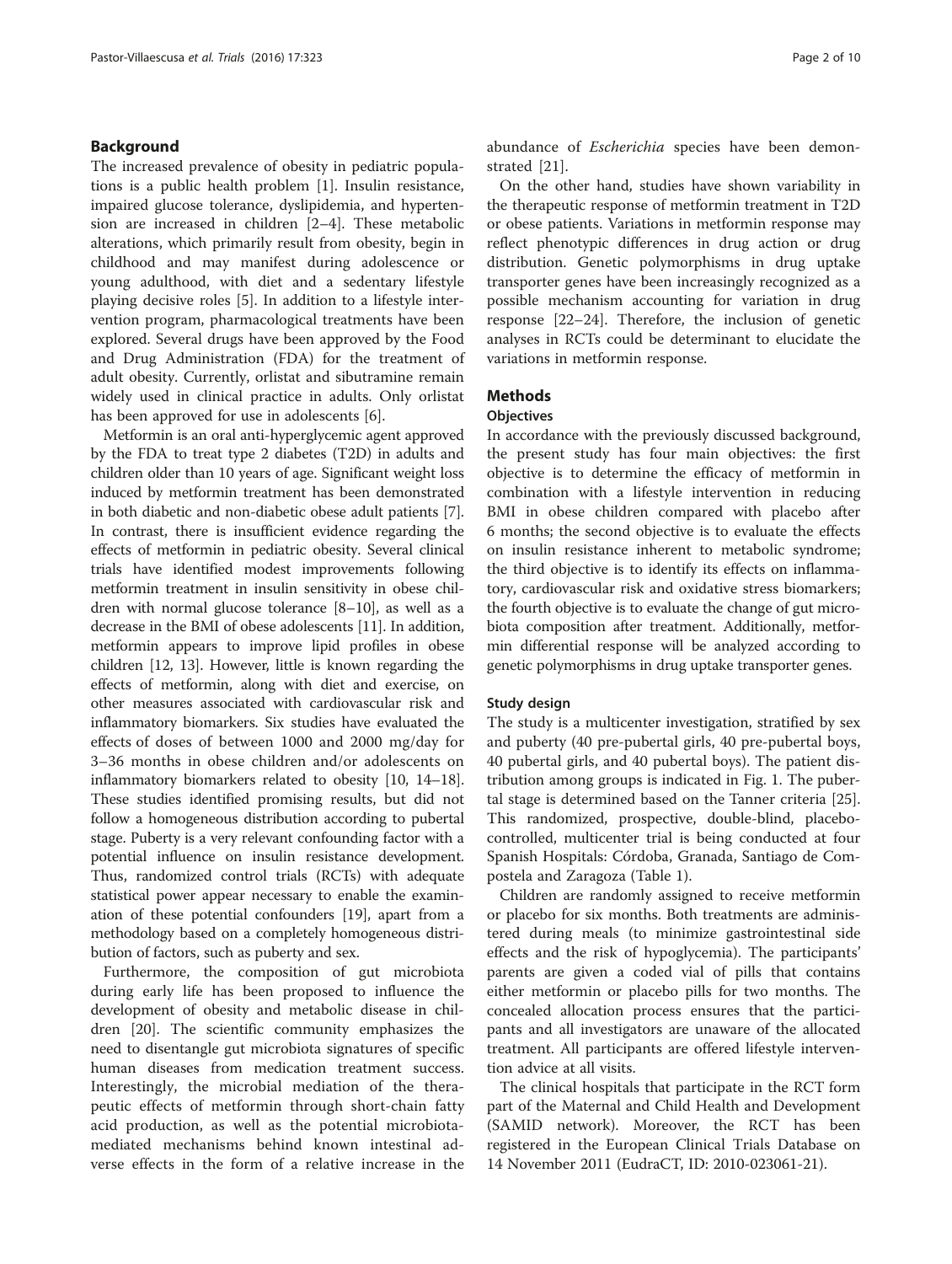<span id="page-2-0"></span>

Table 1 Distribution of patients according to center

| Hospital                                       | <b>Total (160)</b>                        |  |  |
|------------------------------------------------|-------------------------------------------|--|--|
| Reina Sofía (Córdoba)                          | 20 pre-pubertal girls                     |  |  |
|                                                | 20 pre-pubertal boys                      |  |  |
| Virgen de las Nieves (Granada)                 | 10 pre-pubertal girls                     |  |  |
|                                                | 10 pre-pubertal boys<br>10 pubertal girls |  |  |
|                                                |                                           |  |  |
|                                                | 10 pubertal boys                          |  |  |
| Clínico Universitario (Santiago de Compostela) | 10 pre-pubertal girls                     |  |  |
|                                                | 10 pre-pubertal boys                      |  |  |
|                                                | 10 pubertal girls                         |  |  |
|                                                | 10 pubertal boys                          |  |  |
| Lozano Blesa (Zaragoza)                        | 20 pubertal girls                         |  |  |
|                                                | 20 pubertal boys                          |  |  |

In accordance with the "International Conference on Harmonization of Technical Requirements for Registration of Pharmaceuticals for Human Use" Guide (ICH): "CPMP/ ICH/291/96 Note for Guidance on General Considerations for Clinical Trials," this is a phase III clinical trial because it involves a commercialized drug for which a new indication that is not included in its technical specifications will be investigated.

The CONSORT statement (Consolidated Standards of Reporting Trials) has been taken into account in the study design report, as well as for the abstract and the flow diagram (Fig. 1), thereby increasing the reporting quality for the RCT. Moreover, the Standard Protocol Items: Recommendations for Interventional Trials (SPIRIT) guidelines for this study protocol are attached in Additional file [1.](#page-7-0)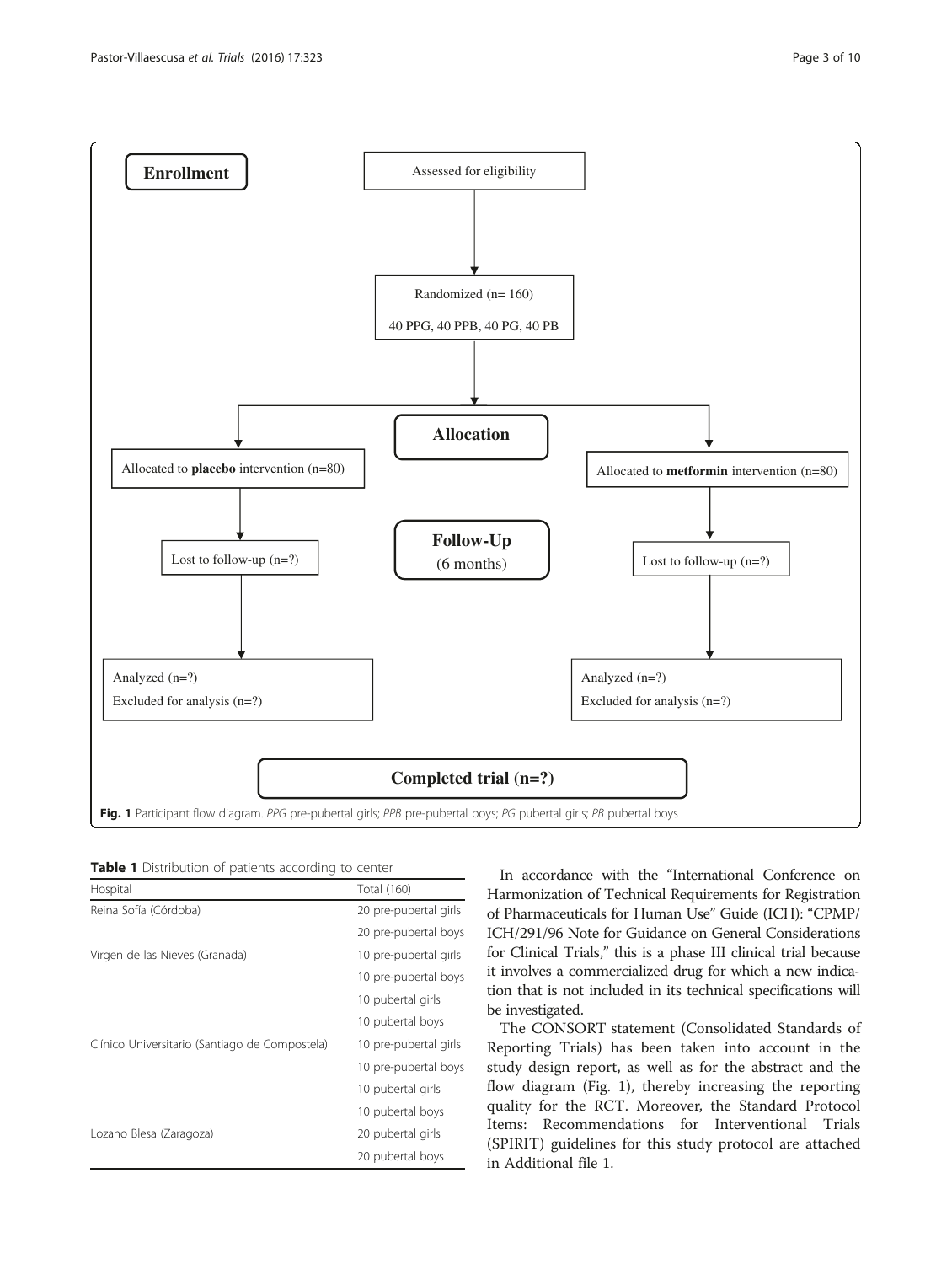# **Participants**

The study subjects comprise patients referred from the Pediatric Endocrinology Unit of the corresponding study centers. Children are eligible for this RCT if they meet the inclusion criteria (Table 2). The data are collected in the pediatric outpatient clinics by dieticians. The data and samples are codified according to each center and subsequently centralized at the Institute of Nutrition and Food Technology "José Mataix" (INYTA) in Granada, Spain.

### Randomization

The participants are assigned to metformin or placebo in accordance with a randomization schedule generated by the Pharmacy Service of the Virgen de las Nieves University Hospital in Granada, with MAS 100 version 2.1 software (Glaxo-Welcome, Madrid, Spain) by the Support Consortium to Biomedical Research Network (CAIBER). At each center, 50 % of the children are assigned to each group.

The drug presentation format for the metformin and placebo groups has the same appearance. The local physician responsible for the procedure is only aware of the box/bottle codes of the tablets (as well as the registration number of the participating child). These codes have a corresponding equivalent available only to the coordinating investigator who has the other data of pharmaceutical interest, such as the origin, lot number and manufacturing and packaging dates (as well as whether the drug is metformin or placebo). The aforementioned local physician is not aware of these data and thus assigns the participant to one study group, without knowledge of the primary treatment administered.

#### Breaking of the study blind

All research staff are blinded for both the treatment allocation during the time of the study and the data

| <b>Table 2</b> Inclusion and exclusion criteria |
|-------------------------------------------------|
|-------------------------------------------------|

| Inclusion criteria                                                                        | Exclusion criteria                                                                                                                 |  |  |  |
|-------------------------------------------------------------------------------------------|------------------------------------------------------------------------------------------------------------------------------------|--|--|--|
| BMI greater than the 95th percentile<br>based on the standards set by<br>Cole et al. [26] | Does not meet the established<br>age                                                                                               |  |  |  |
| Age 7-14 years                                                                            | Any previous underlying disease                                                                                                    |  |  |  |
| No underlying disease or a history<br>of pathology                                        | Use of medication with<br>metabolic side effects, such as<br>diuretics, $\beta$ -blockers, $\beta$ -<br>adrenergics, or corticoids |  |  |  |
| No medical treatment regarding<br>weight control in the previous<br>12 months             | Cases of monogenic obesity                                                                                                         |  |  |  |
| No participation in a previous trial                                                      | Children subjected to long<br>periods of rest                                                                                      |  |  |  |
|                                                                                           | Did not sign the informed<br>consent                                                                                               |  |  |  |

**BMI Body Mass Index** 

analysis. The study blind will be broken after all analyses are completed. In the case of emergencies (e.g., serious adverse events, potentially unexpected serious adverse reactions), the blind will be broken following consultation with the principal investigator. These events will subsequently be reported to the Medical Ethics Committee.

#### Interventions

The patients are instructed to taking a initial dose of 50 mg twice daily for 10 days, followed by 500 mg twice daily until the end of the treatment. The presentation comprises tablets in opaque, white plastic containers and a side label with 28 units. The dietician centers administer a food frequency questionnaire (FFQ) and a physical activity survey to all participants at the beginning and at the end of the trial. All participants are provided with standardized healthy lifestyle advice at the start of a one-onone session, including a healthy diet and exercise advice sheet. The participants attend an initial trial baseline visit, followed by three additional visits at 2-month intervals (Fig. [2](#page-4-0)), which include anthropometric parameter and blood pressure (BP) assessments, as well as a physical examination. A medical history is obtained for each participant, including documentation of the family history.

To ensure the traceability of the treatments, a systematic record of the name of the pharmaceutical preparation, and the quantity and lot number dispensed to each subject are maintained in the corresponding data collection book. The data are updated according to the standard working procedures (SWPs) for the preparation and control of 500-mg metformin tablets and according to the SWPs for the control of pills, which are provided by the Hospital Pharmacy Department.

At the first visit, an extensive history is obtained. The duration of pregnancy, birth weight, neonatal feeding, use of medication, tobacco and alcohol, and the presence of maternal gestational diabetes are reported. Regarding family history, data on hypertension, obesity, hypercholesterolemia, cardiovascular disease, and diabetes mellitus in first-degree (parents) and second-degree (grandparents) family members are collected. Girls are asked whether and when they experienced menarche. The parental education level is recorded, as well as height and weight.

# Adverse effects and co-medication

To assess the safety of metformin administration, the primary evaluation criteria are the absence of the adverse effects (AEs) described. The patients are assessed regarding all symptoms at each visit to identify potential AEs and the use of co-medication in the previous two months. A contact number is provided to enable enquiries regarding any symptom perceived as adverse. At this number, the patient is informed about what to do in the event of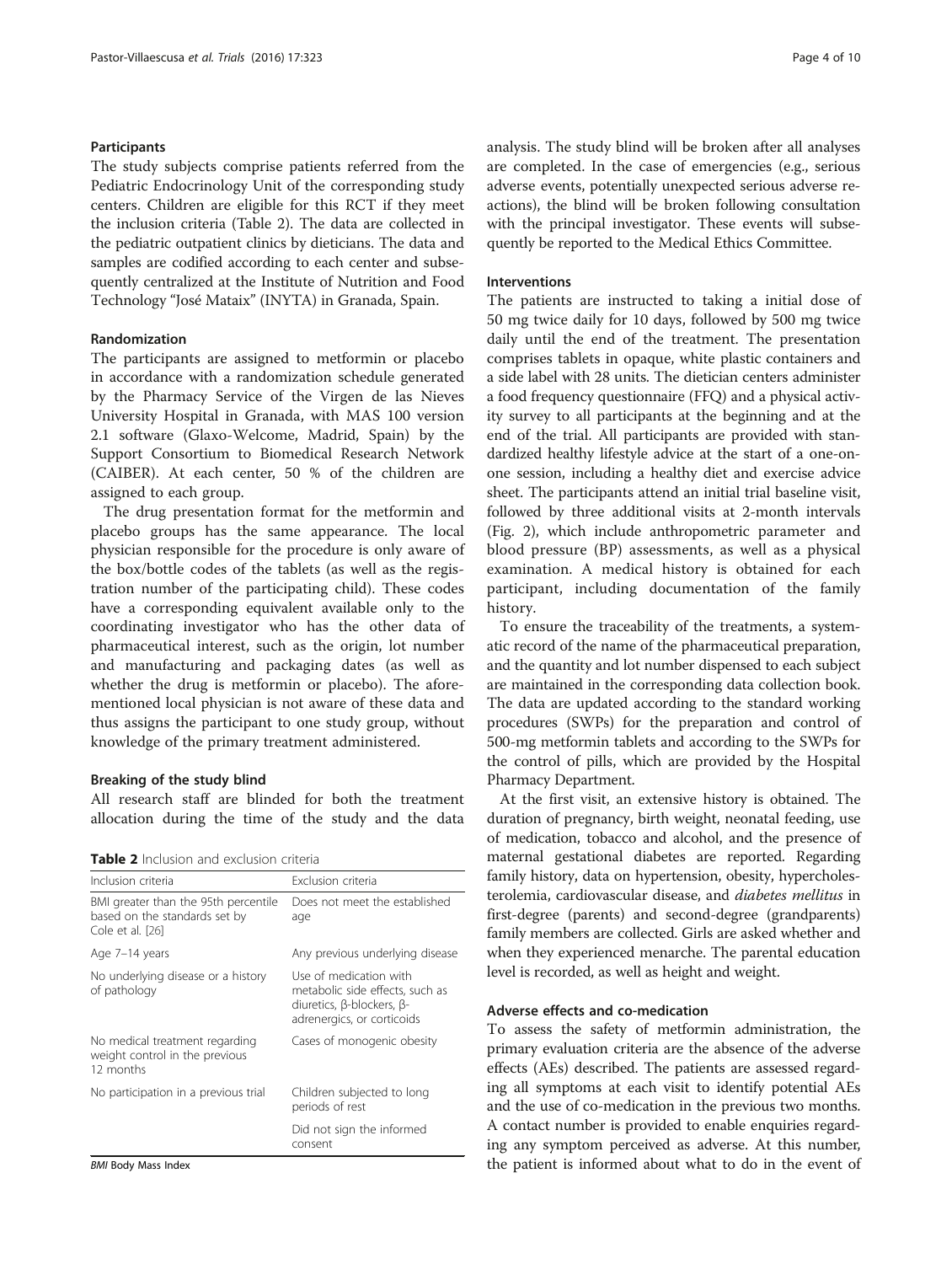<span id="page-4-0"></span>

| <b>TIMEPOINT</b>           | <b>Enrolment</b><br>$-T_1$ |                                   | <b>STUDY PERIOD</b>    |                           |                                                    |                  |
|----------------------------|----------------------------|-----------------------------------|------------------------|---------------------------|----------------------------------------------------|------------------|
|                            |                            | <b>Allocation</b><br>$\mathbf{0}$ | <b>Post-allocation</b> |                           |                                                    | <b>Close-out</b> |
|                            |                            |                                   | $T_1$ (day 1)          |                           | $T_2$ (2 months) $T_3$ (4 months) $T_4$ (6 months) |                  |
| <b>Study Procedures</b>    |                            |                                   |                        |                           |                                                    |                  |
| <b>Informed Consent</b>    | X                          |                                   |                        |                           |                                                    |                  |
| <b>Medical History</b>     | X                          |                                   |                        |                           |                                                    |                  |
| Demographics               | X                          |                                   |                        |                           |                                                    |                  |
| Randomization              | $\mathbf X$                |                                   |                        |                           |                                                    |                  |
| Allocation                 |                            | $\mathbf X$                       |                        |                           |                                                    |                  |
| <i><b>Intervention</b></i> |                            |                                   |                        |                           |                                                    |                  |
| Placebo Intervention       |                            |                                   |                        |                           |                                                    |                  |
| Metformin Intervention     |                            |                                   |                        |                           |                                                    |                  |
| <b>Assessments</b>         |                            |                                   |                        |                           |                                                    |                  |
| Biochemistry               |                            |                                   | X                      |                           |                                                    | X                |
| Haematology                |                            |                                   | X                      |                           |                                                    | X                |
| <b>Urine Chemistries</b>   |                            |                                   | X                      |                           |                                                    | X                |
| Patient diary              |                            |                                   | X                      | $\boldsymbol{\mathrm{X}}$ | $\boldsymbol{\mathrm{X}}$                          | X                |
| Lifestyle survey           |                            |                                   | X                      |                           |                                                    | X                |
| Anthropometry              |                            |                                   | X                      | X                         | X                                                  | X                |
| <b>Blood pressure</b>      |                            |                                   | X                      | X                         | X                                                  | X                |
| Physical examination       |                            |                                   | X                      | X                         | $\boldsymbol{\mathrm{X}}$                          | X                |

an adverse reaction. They are also requested to suspend the medication. The following information is recorded: description, date of onset and end date, severity, assessment of relation to the study medication, other suspect drug or device and action taken. Follow-up information should be provided as necessary. The prominent AEs are as follow: diarrhea, nausea, blood in the stools, headache, dizziness, general discomfort, sleepiness, cold or flu, pharyngitis, otitis, allergic episode, lactic acidosis, urea increment, hypercreatininemia, hypertransaminasemia and vitamin  $B_{12}$  deficiency, as well as any other symptoms reported by the participants. The relationships of the AEs to the study medication will be assessed by a qualified medical investigator.

### Physical examination

The Clinical Units conduct a complete medical examination, which is performed with pubertal assessment. Measurements of arterial BP, calibrated by hand and in duplicate, and heart rate are obtained with the subjects in a seated position using a cuff appropriate for the arm circumference. The average BP values are expressed in mmHg, and the percentiles are determined and adjusted for sex and age according to the chart published by the National Heart, Lung and Blood Institute.

At every visit, an extended physical examination is performed by the research physician. This examination includes auscultation of the heart, lungs and abdomen and also abdominal palpation. Clinical signs may be identified, including the presence of acanthosis nigricans, hypertrichosis, striae, acne, adipomastia or hypogonadism.

# Monitoring of lifestyle

The dietician centers administer a FFQ and a physical activity survey to all participants at the beginning and at the end of the trial. Both questionnaires have been normalized by the IDEFICS and HELENA European Projects [\[26\]](#page-9-0) and validated by the CTS-02203 Excellence Project of the Regional Government of Andalucía. The HELENA Study developed and tested a questionnaire for use among adolescents, based on the long format of the International Physical Activity Questionnaire (IPAQ) [\[27](#page-9-0)], which provided internationally comparable data [[28\]](#page-9-0).

### Blood, urine and fecal sampling

General biochemical analyses are performed at the participating hospitals following internationally accepted protocols.

Blood samples are obtained for biochemical and hematological screening tests between 08.30 and 10.30.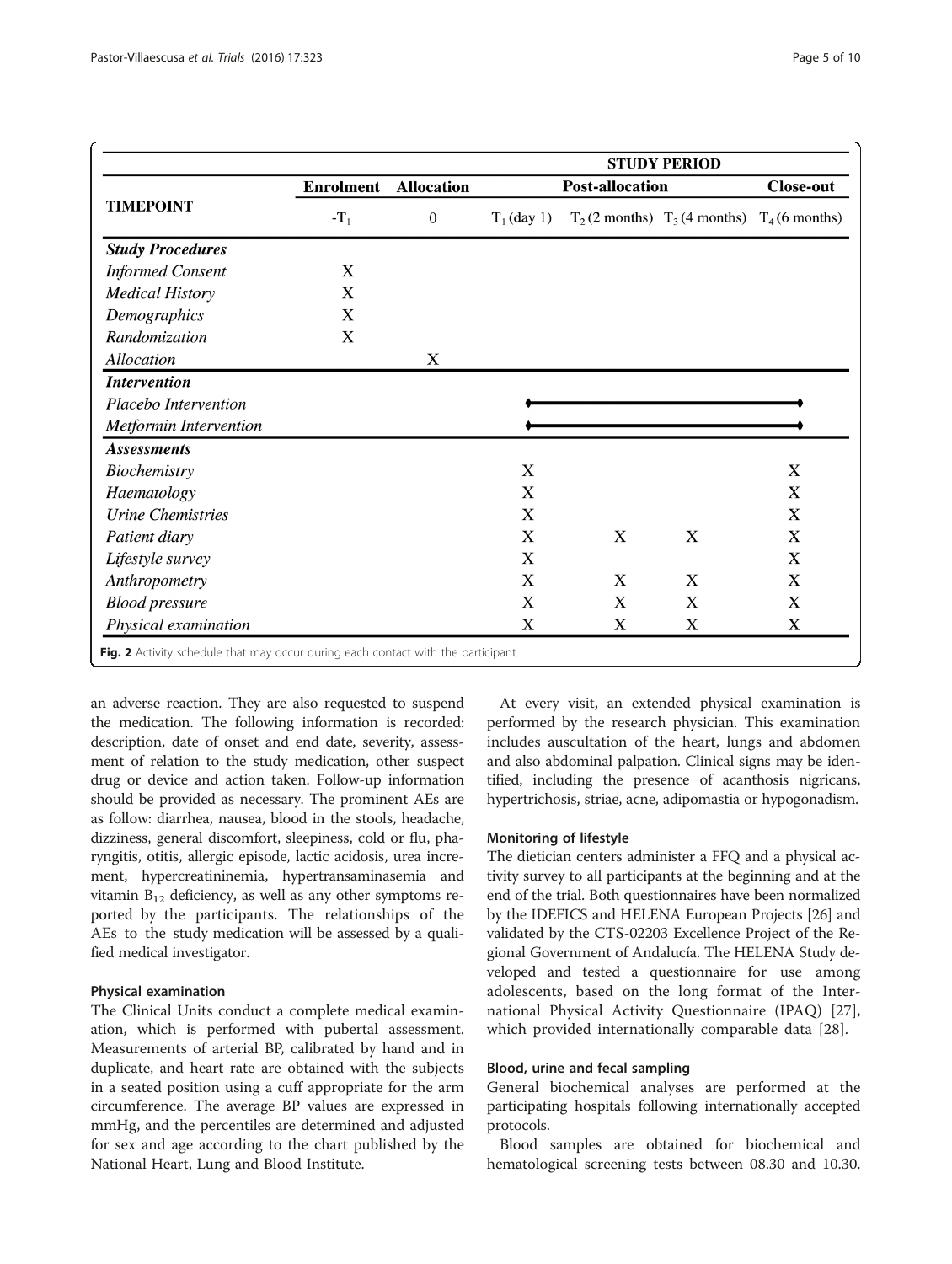Three milliliters of blood are collected at the beginning and at the end of the trial. The blood is drawn via the antecubital vein. Peripheral white blood cells (buffy coat) are taken for deoxyribonucleic acid (DNA) extraction. Moreover, a 1-ml urine sample is obtained for oxidation marker analysis. Children should not eat for 12 hours before the sampling. All samples are collected and stored frozen by the research staff. The samples will be analyzed in the clinical laboratory of each hospital, as well as the INYTA.

In order to studying the childrens' gut microbiota, 100–200 g of fecal sample is collected in a sterile container by parents at the beginning and at the end of the trial. Immediately, all samples are stored frozen until to be analyzed at the INYTA.

# Adherence and tolerance

Adherence will be measured as a percentage using the following formula:

$$
\begin{aligned} \text{Quick} &= ((\text{Pillsingested}-\text{pillsreturred})/\text{Pillspredicted}) \\ &\times 100 \end{aligned}
$$

These data will also be taken into account for statistical analysis as fixed effects. Tolerance is reported as the descriptive statistics of the adverse effects in relation to the achieved dosage level.

### Sample size

As previously indicated, the principal variable is the BMI Z score, on which the sample size calculation was based. Its standard deviation is 2.29 in the least favorable case (according to the tables by Cole et al. [[29\]](#page-9-0)), and a desired minimum difference of 2 points is expected. With an α error of 0.05, a β error of 0.20 and an estimated follow-up loss of 20 %, four groups in total are planned for the study: two groups of obese children (pre-pubertal and pubertal) treated with metformin and two groups of obese children (pre-pubertal and pubertal) treated with a placebo; there is a requirement of at least 40 patients per group ( $\times$  four groups = 160 children total).

The clinical argument for the choice of the principal variable adheres to the fact that the obesity concept is based on the BMI, as the bibliography endorses. However, it should be noted that the BMI in childhood changes substantially with age [[30](#page-9-0)]. Thus, age- and sex-specific cut-off points are needed to define pathology in children via means of a Z score [[29\]](#page-9-0) to obtain a more accurate value.

# Statistical analysis

Data will be analyzed using SPSS software version 22 for Windows. Descriptive statistics for all outcomes will be determined. A Kolmogorov-Smirnov test will be used to test data normality. Data that are not normally

distributed will be transformed by means of a log10 or square root for analysis. The homogeneity of variances will be determined with a Levene's test. Normally distributed data will be reported as mean ± standard deviation (SD) and nonparametric data as median (range). The analysis selected to determine the effect of treatment is a linear mixed effects model (LMM), for which the center is considered covariance to adjust the statistical analysis. The fixed effects include time, treatment, adherence, puberty, sex, the interactions  $time \times treat$ ment, time  $\times$  treatment  $\times$  puberty and time  $\times$  treatment  $\times$ sex. A Bonferroni test will be used to assess the specific differences between the treatments.

Regarding genetic variations, linear regression will be performed to analyze differences in principal variable changes between genotypes and to evaluate independent associated factors.

Moreover, the raw microbiologic data are reported as relative abundances. Differences among times, treatments and puberty are compared using the Mann-Whitney U test. Finally, the clustering of the colonic microbiota in both of groups is calculated by a principal component analysis.

#### Interim analyses and stopping rules

Interim or preliminary analyses during the course of this RCT are not planned. In the event of subject withdrawal, a replacement or substitution is not planned; thus, these participants will be considered lost. The data associated with these subjects will subsequently be excluded from the statistical analysis. For this reason, the calculation of the sample size has included a potential loss of up to 20 %.

# Outcome measures

#### Anthropometry

Body weight (kg), height (cm) and waist circumference (cm) are measured via standardized procedures. The BMI and BMI Z score are calculated based on Spanish reference standards published by Sobradillo et al. [\[31\]](#page-9-0). Obesity is defined according to the BMI, with the age and sexspecific cut-off points proposed by Cole et al. [[29](#page-9-0)] (BMI >95th percentile). Anthropometric measurements are obtained by a single examiner with the children barefoot and in their underwear. To obtain data on body composition, fat mass, lean mass and total body water are measured via bioimpedance technology using Tanita B18.

#### Biochemical analysis

The serum concentrations of glucose, lipids (total cholesterol, triglycerides (TG), high-density lipoprotein cholesterol (HDLc), and low-density lipoprotein cholesterol (LDLc)), apolipoprotein A1 (Apo-A1) and apolipoprotein B (Apo-B) are analyzed via spectrophotometry or a chemiluminescent microparticle immunoassay (CMIA) to measure the insulin concentration, according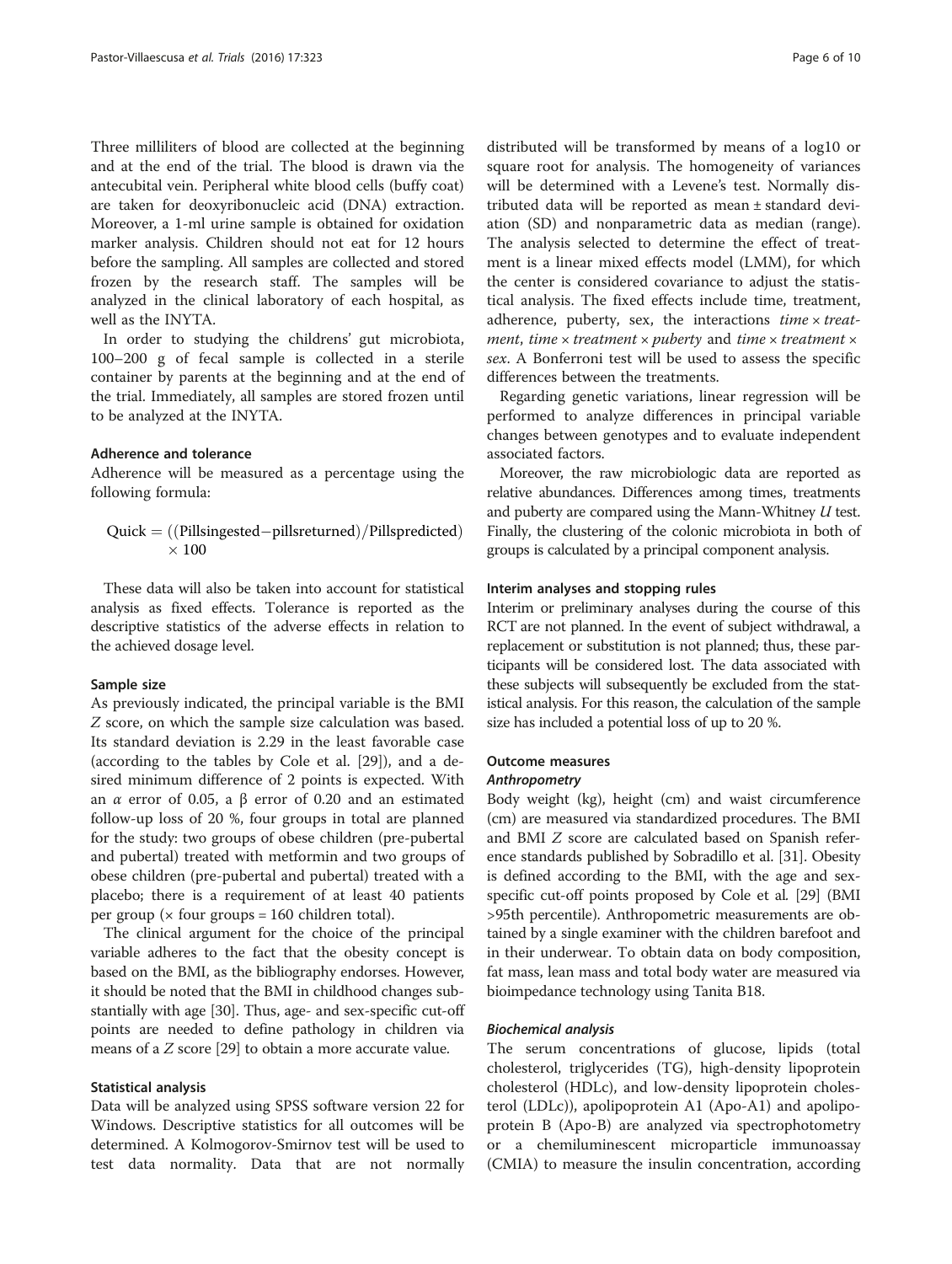to auto-analyzers with standardized methods and both intra- and inter-laboratory control using internal and external quality control programmers at the Clinical Analysis Laboratory of each hospital. The Quantitative Insulin Sensitivity Check Index (QUICKI) and the homeostasis model assessment for insulin resistance (HOMA-IR) are calculated using the fasting plasma glucose and insulin values:

HOMA = Fasting insulin  $(\mu U/ml)$  $\times$ fasting glucose (mmol/l)/22.51/ (Log fasting insulin  $(\mu U/ml)$  $+$ log fasting glucose  $(mg/dl)$ 

### Inflammation and cardiovascular risk biomarkers

Specific biomarkers of inflammation and cardiovascular risk, including adiponectin, leptin, resistin, myeloperoxidase (MPO), plasminogen activator inhibitor-1 (PAI-1), tumor necrosis factor-alpha (TNF-α), monocyte chemoattractant protein-1 (MCP-1), interleukin-6 (IL-6), interleukin-8 (IL-8), soluble intercellular adhesion molecule-1 (sICAM-1), soluble endothelial selectin (sE-Selectin) and soluble vascular adhesion molecule-1 (sVCAM-1) are analyzed in duplicate on a Luminex 200 system with the XMap technology (Luminex Corporation, Austin, TX, USA) and using human monoclonal antibodies (Milliplex Map Kit, Millipore, Billerica, MA, USA).

#### Oxidation biomarkers

The plasma total antioxidant capacity (TAC) is assessed with a spectrophotometric commercial antioxidant assay kit (Cayman, Ann Arbor, MI, USA), which is based on a colorimetric reaction. The oxidized LDL (Cayman, Ann Arbor, MI, USA), as well as the oxidative stress biomarkers isoprostane (Oxford Biomedical Research, Oxford, UK) and 8-hydroxy-2-deoxyguanosine (JaICA (Japan Institute for the Control of Ageing), Fukuroi, Shizuoka, Japan) are determined in duplicate via enzyme-linked immunosorbent assay (ELISA) in urine using a microplate reader BioTeK synergy HT.

#### Microbiota analysis

The fecal samples are subjected to extracting and purifying microbial DNA by a specific commercial DNA kit for purification (QIAamp DNA Stool Mini Kit, Quiagen, Barcelona, Spain). Quantification is conducted with a NanoDrop ND-1000 spectrophotometer (Thermo Fisher Scientific, Newark, DE, USA) in the Department of Microbiology, University Hospital San Cecilio (Granada, Spain). Polymerase chain reaction (PCR) is performed in a FastStart High Fidelity PCR System, dNTP Pack (Roche Applied Science). After PCR, amplicons are further purified using AMPure XP beads (Beckman-Coulter) to remove smaller fragments. DNA concentration and quality are measured using a Quant-iT™ PicoGreen® dsDNA Assay Kit. Afterwards, pyrosequencing of the PCR amplicons is performed using a Roche/454 GS Titanium technology platform (Roche, Branford, CT, USA). The MG-RAST (metagenomics analysis server) and the Ribosomal Database Project are used for the taxonomic analysis. Metagenomics data will be deposited in the publicly available repository MG-RAST ([http://metagenomics.anl.gov/\)](http://metagenomics.anl.gov/).

# DNA isolation and genotyping

Genomic DNA is extracted from peripheral white blood cells (buffy coat) using the Zymo ZR-96 Quick-gDNA kit (Zymo Research Corporation, Irvine, CA, USA) according to the manufacturer's instructions. Eleven single nucleotide polymorphisms (SNPs) previously described as being involved in the success of metformin treatment are being selected along several genes: the ataxia telangiectasia mutated (ATM, rs11212617); the glucokinase regulatory protein (GCKR, rs1260326); the serinethreonine kinase 11 (STK11, rs8111699); the peroxisome proliferator-activated receptor gamma, coactivator 1 alpha (PPARGC1A, rs2970852); the insulin-induced gene 2 (INSIG2, rs7566605); the neuronal growth regulator 1 (NEGR1, rs2815752); the solute carrier family 22 (organic cation transporter), member 1 (SLC22A1, rs622342); the solute carrier family 47 (multidrug and toxin extrusion), member 1 (SLC47A1, rs2289669); the transmembrane protein 18 (TMEM18, rs6548238), the potassium channel tetramerization domain containing 15 (KCTD15, rs29941); and the fat mass- and obesity-associated protein (FTO, rs9939609). Genotyping will be performed in duplicate using TaqMan® OpenArray® Genotyping Plates (ThermoFisher Scientific, Madrid, Spain).

### **Discussion**

The studies of the efficacy of metformin treatment in obese children and adolescents have been small, of short duration, or have used nonstandard doses of metformin and have produced inconclusive results. McDonagh et al. [\[19](#page-8-0)] examined the literature regarding obese children via a systematic review and meta-analysis and indicated the need for investigations of the effects of metformin treatment that consider the influence of potential confounding factors, such as puberty and sex. Similarly, trials with adequate statistical power that enable an examination of these potential confounders are mandatory. Nine trials mention the pubertal stage in their publications [\[8](#page-8-0), [10](#page-8-0), [11, 14, 16, 18](#page-8-0), [32](#page-9-0)–[34\]](#page-9-0). Although puberty has been considered in the study design by a limited number of authors, none of these authors used a homogenized sample division. Wilson et al. and Wiegand et al. predominantly recruited children who were further advanced in puberty [[11,](#page-8-0) [33\]](#page-9-0). Yanovski et al. only considered pre-pubertal children or children in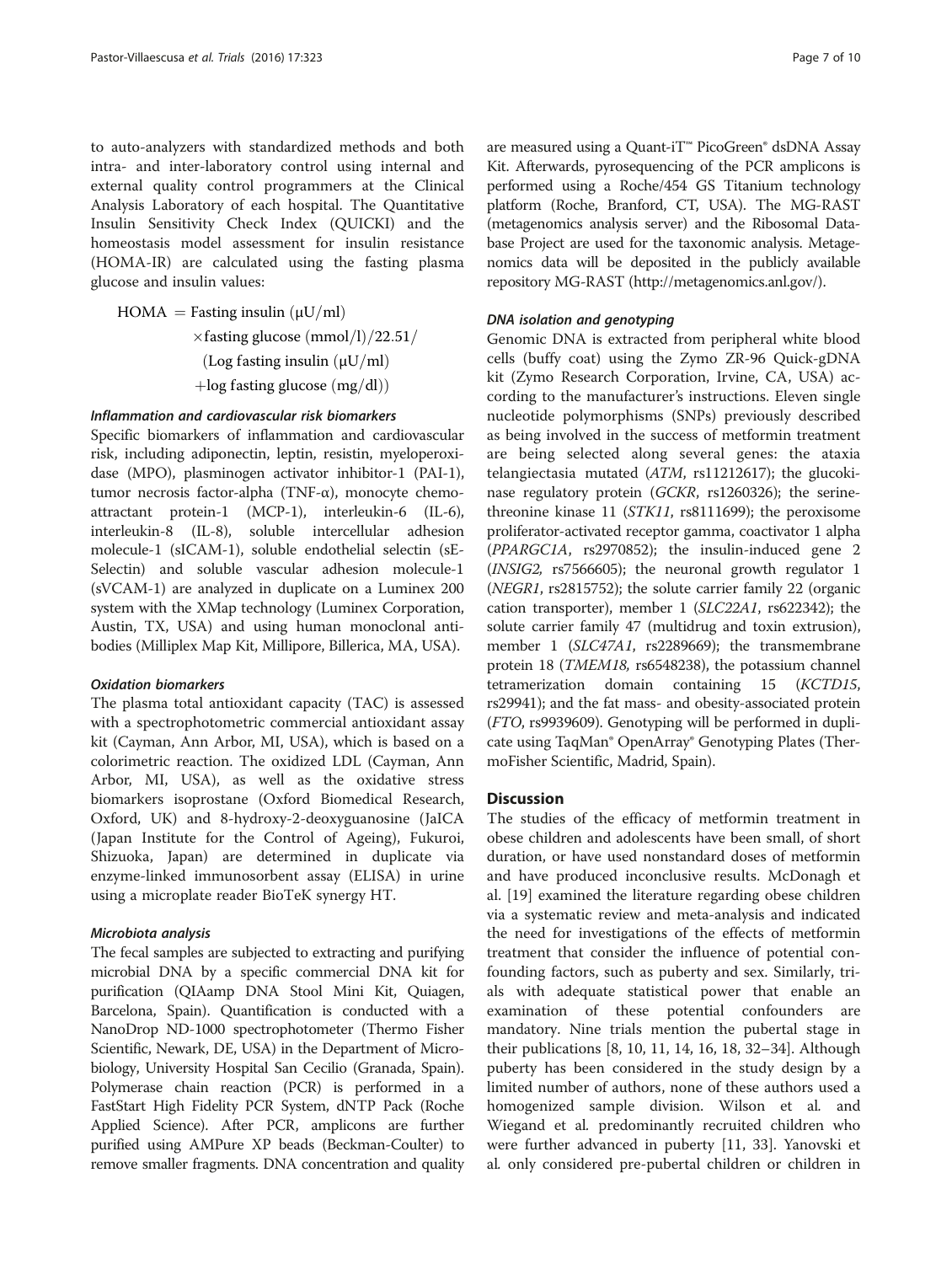<span id="page-7-0"></span>early puberty (Tanner I–III) [[34\]](#page-9-0), whereas Burgert et al. and Evia-Viscarra et al. only included adolescent volunteers [\[10](#page-8-0), [14](#page-8-0)] and Freemark et al. included those at Tanner III [[32\]](#page-9-0). Furthermore, the sample size has also been an important element: Srinivasan et al. recognized that the patient numbers were insufficient to statistically assess the effect of pubertal stage on the response to metformin therapy ( $n = 28$ , 14 pre-pubertal; 14 pubertal) [[8\]](#page-8-0). Mauras et al. [[16](#page-8-0)] evaluated metformin treatment with individual lifestyle coaching in pre- and pubertal children compared with a control group for six months. However, differences between the puberty groups based on metformin treatment were not identified. Furthermore, Kendall et al. [\[18\]](#page-8-0) also examined the effects of metformin on obese children for six months. They did not identify a differential response to metformin according to the pubertal stage when they used a multifactorial regression analysis. This finding may also be explained by the small number of valid cases in the analysis segmented by puberty.

Additionally, during the last years the importance has been demonstrated of determining the specific contribution of the human gut microbiome to the pathogenesis of obesity to allow for the development of effective treatment strategies. Recently, an elegant study by Forslund et al. published in Nature identifies specific disease and drug signatures in the human gut microbiome of T2D patients treated with metformin [\[21](#page-8-0)]. By analyzing the dataset without stratifying for treatment regimens, they replicated the majority of previously reported results and showed a large divergence between the study populations. However, composition of gut microbiota from children treated with metformin has not been studied. Taking into account the proven role of the microbiota on childhood obesity development [\[20\]](#page-8-0), the development of RCTs adjusting the effects according to the human gut microbiome is necessary.

Finally, a considerable amount of pharmacogenetic research has demonstrated that genetic variation is one of the major factors affecting metformin response [\[35](#page-9-0)]. Moreover, it has become increasingly clear that the pharmacokinetics of metformin are primarily determined by membrane transporters, including the plasma membrane monoamine transporter, the organic cation transporters (OCTs), the multidrug and toxin extrusion-1 transporter (MATE1), and the critical AMPK. In this RCT, we will analyze the genetic variants previously proved to determine the pharmacokinetics of metformin [[36](#page-9-0)] and a differential response after treatment in obese subjects. Genes included are related to metformin transporters (SLC22A1 and SLC47A1), AMPK and the gluconeogenesis pathway (ATM, STK11 and PPARGC1A), insulin sensitivity (GCKR and INSIG2) and weight loss or weight regain predictors (FTO, TMEM18, NEGR1 and

KTCD15) Understanding how genetic variation affects metformin response will help to promote more effective use of the drug for the treatment of childhood obesity.

In view of this situation, our research could provide consolidated evidence regarding metformin's effects on obese children, considering the pubertal stage via homogeneous Tanner stratification, as well as finding possible lines of action by metformin. Nevertheless, the study has several limitations, including the difficulty of assessing treatment compliance in children, as well as lifestyle changes. Moreover, the supervision of dietary habits and physical activity proves rather complicated. We are controlling for medication taken by means of the delivery and return of the bottles; however, we are aware that this strategy does not ensure accuracy regarding intervention compliance information.

### Trial status

Currently, the trial is ongoing and recruitment of participants continues.

# Additional file

[Additional file 1:](dx.doi.org/10.1186/s13063-016-1403-4) SPIRIT 2013 Checklist (17.05.2016). File outlining how this study protocol meets the different guidelines from the SPIRIT 2013 Checklist. (PDF 48 kb)

#### Abbreviations

AEs, adverse events; ALT, alanine aminotransferase; AMPK, AMP-activated protein kinase; Apo-A1, apolipoprotein A1; Apo-B, apolipoprotein B; AST, aspartate aminotransferase; ATM, ataxia telangiectasia mutated; BMI, Body mass index; CFQ, Consumption Food Questionnaire; CMIA, chemiluminescent microparticle immunoassay; ELISA, enzyme-linked immunosorbent assay; FDA, Food and Drug Administration; GGT, gamma-glutamyltranspeptidase; GCKR, glucokinase regulatory protein; HDLc, high-density lipoprotein cholesterol; HOMA-IR, homeostasis model assessment for insulin resistance; IL-6, interleukin-6; IL-8, interleukin-8; INSIG2, insulin-induced gene 2; IPAQ, Physical activity questionnaire; KCTD15, potassium channel tetramerization domain containing 15; LDLc, low-density lipoprotein cholesterol; LMM, linear mixed effects model; MATE1, multidrug and toxin extrusion-1 transporter; MCP-1, monocyte chemoattractant protein-1; MG-RAST, metagenomics analysis server; MPO, myeloperoxidase; NEGR1, neuronal growth regulator 1; OCTs, organic cation transporters; PAI-1, plasminogen activator inhibitor-1; PPARGC1A, peroxisome proliferator-activated receptor gamma, coactivator 1 alpha; QUICKI, Quantitative Insulin Sensitivity Check Index; RCT, randomized clinical trial; sE-Selectin, soluble endothelial selectin; sICAM-1, soluble intercellular adhesion molecule-1; sVCAM-1, soluble vascular adhesion molecule-1; T2D, type 2 diabetes; TAC, total antioxidant capacity; TNF-α, tumor necrosis factor-alpha; TMEM18, transmembrane protein 18

#### Acknowledgements

We would like to acknowledge the Spanish Ministry of Health, Social and Equality, General Department for Pharmacy and Health Products for financing this study; RETICS funded by the PN I + D + I 2008-2011 (Spain), ISCIII- Sub-Directorate General for Research Assessment and Promotion and The European Regional Development Fund (ERDF), Ref. Rd12/0026. Furthermore, the members of the project group who participate in the data and sample collection and the development of the FFQ (Miriam Latorre, PhD student, Pediatric Department, Lozano Blesa University Hospital, University of Zaragoza. Zaragoza, Spain; Rocío Vazquez-Cobela, PhD student, Unit of Investigation in Nutrition, Growth and Human Development of Galicia, Pediatric Department, Clinic University Hospital of Santiago, University of Santiago de Compostela. Santiago de Compostela, Spain). This paper will be part of María Belén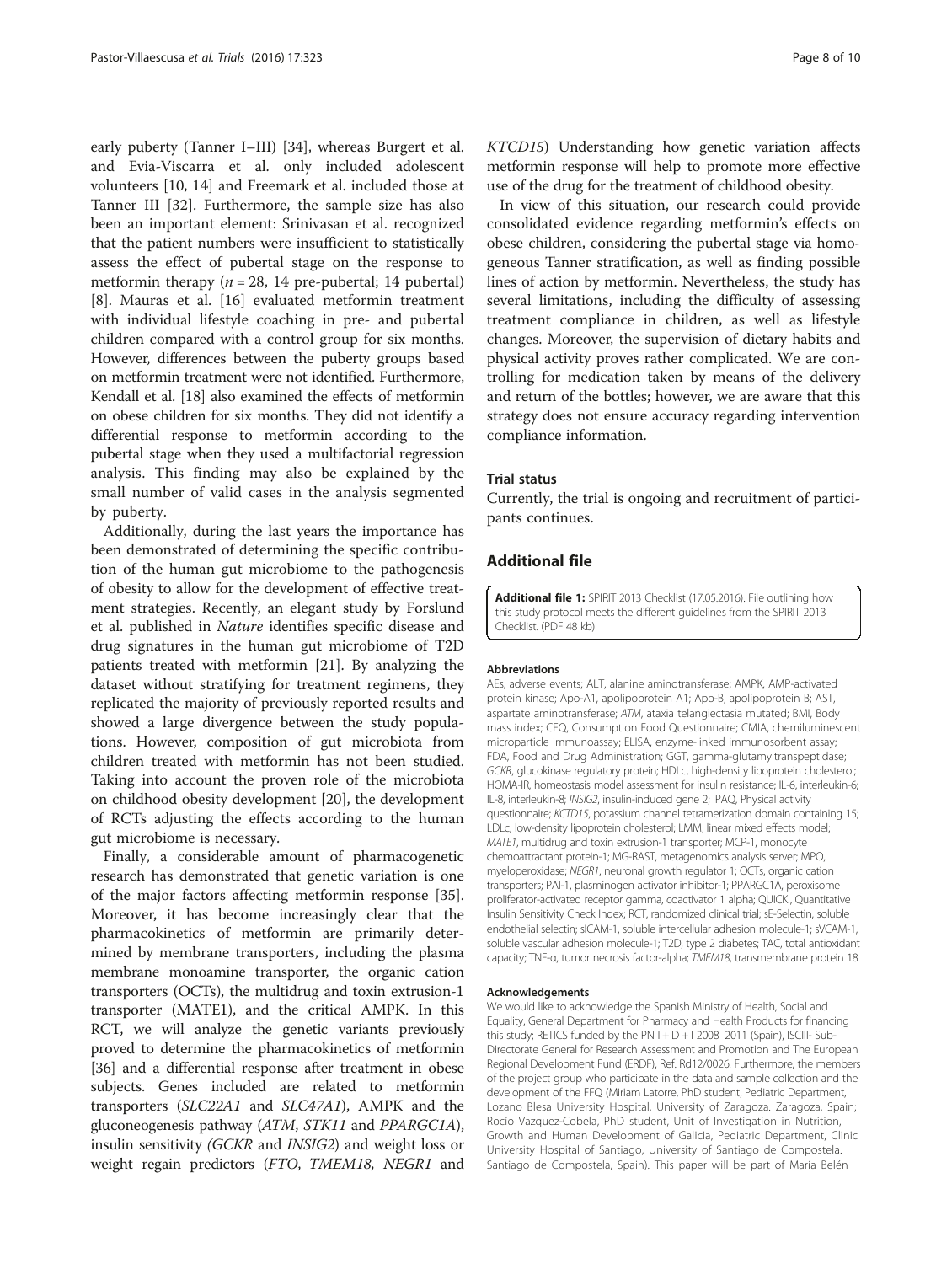<span id="page-8-0"></span>Pastor Villaescusa's doctorate, which is being performed within the "Nutrition and Food Sciences Program" at the University of Granada.

#### Authors' contributions

BPV is responsible for all the data and sample collection, as well as for the development of the FFQ and a physical activity survey in Granada; BPV wrote the manuscript; JCV designed the study and obtained grant funding; MDC designed the study and administers the FFQ and a physical activity survey to all participants in Reina Sofía Hospital (Córdoba); RH is responsible for child recruitment and RCT management in the Virgen de las Nieves University Hospital (Granada); JM is responsible for, and coordinator of, child recruitment and RCT management in the Virgen de las Nieves University Hospital (Granada); GB is responsible for, and coordinator of, child recruitment and RCT management in the Lozano Blesa University Hospital (Zaragoza); RL is responsible for, and coordinator of, child recruitment and RCT management in the Clinic University Hospital of Santiago (Santiago de Compostela); AG designed the study and obtained grant funding, reviewed and edited the manuscript; RC is the trial promoter, designed the study and obtained grant funding; CMA created the sampling and analysis protocols, and reviewed and edited the manuscript. All authors take full responsibility for the manuscript contents. All authors have read and approved the final manuscript.

#### Competing interests

Belén Pastor-Villaescusa, Javier Caballero-Villarraso, M. Dolores Cañete, Raúl Hoyos, José Maldonado, Gloria Bueno, Rosaura Leis, Ángel Gil, Ramón Cañete, and Concepción M. Aguilera declare that they have no conflict of interest that could be perceived as prejudicing the impartiality of the research reported. The funding organization has no role in the conception, design, or conduct of the study, or in the writing of the manuscript or the decision to submit it for publication. CAIBER monitors the allocation sequence and ensures that the compliance is double-blind. It is independent from the sponsor and has no conflict of interest to report.

#### Author details

<sup>1</sup>Department of Biochemistry and Molecular Biology II, Institute of Nutrition and Food Technology, Center of Biomedical Research Laboratory 123, University of Granada, Avenida del Conocimiento s/n. 18006 Armilla, Granada, Spain. <sup>2</sup>Clinical Analysis Services. IMIBIC/Reina Sofía Hospital, Córdoba University, Córdoba, Spain. <sup>3</sup>PAIDI CTS-329. Maimonides Institute of Biomedical Research of Córdoba (IMIBIC), Córdoba, Spain. <sup>4</sup>Pediatric Department, Virgen de las Nieves University Hospital, Andalusian Health Service, Granada, Spain. <sup>5</sup>Pediatric Gastroenterology and Nutrition Unit, Virgen de las Nieves University Hospital, Pediatric Department, University of Granada, Granada, Spain. <sup>6</sup>Pediatric Department, Lozano Blesa University Clinical Hospital, University of Zaragoza, Zaragoza, Spain. <sup>7</sup>Unit of Investigation in Nutrition, Growth and Human Development of Galicia, Pediatric Department, Clinic University Hospital of Santiago, University of Santiago de Compostela, Santiago de Compostela, Spain. <sup>8</sup>Unit of Pediatric Endocrinology, Reina Sofia University Hospital, Córdoba, Spain. <sup>9</sup>CIBER Fisiopatología de la Obesidad y la Nutrición (CIBEROBN), Madrid, Spain. <sup>10</sup>Instituto de Investigación Biosanitaria ibs, Granada, Spain.

#### Received: 19 February 2016 Accepted: 12 May 2016 Published online: 18 July 2016

#### References

- 1. Centers for Disease Control and Prevention (CDC). Self-reported influenzalike illness during the 2009 H1N1 influenza pandemic—United States, September 2009–March 2010. MMWR Morb Mortal Wkly Rep. 2011;60:37–41.
- 2. Freedman DS, Dietz WH, Srinivasan SR, Berenson GS. The relation of overweight to cardiovascular risk factors among children and adolescents: the Bogalusa Heart Study. Pediatrics. 1999;103(6 Pt 1):1175–82.
- 3. Reilly JJ, Methven E, McDowell ZC, Hacking B, Alexander D, Stewart L, Kelnar CJH. Health consequences of obesity. Arch Dis Child. 2003;88:748–52.
- 4. Weiss R, Dziura J, Burgert TS, Tamborlane WV, Taksali SE, Yeckel CW, Allen K, Lopes M, Savoye M, Morrison J, Sherwin RS, Caprio S. Obesity and the metabolic syndrome in children and adolescents. N Engl J Med. 2004;350:2362–74.
- Cañete R, Gil-Campos M, Aguilera CM, Gil A. Development of insulin resistance and its relation to diet in the obese child. Eur J Nutr. 2007;181–187.
- 7. Golay A. Metformin and body weight. Int J Obes (Lond). 2008;32:61–72.
- 8. Srinivasan S, Ambler GR, Baur LA, Garnett SP, Tepsa M, Yap F, et al. Randomized, controlled trial of metformin for obesity and insulin resistance in children and adolescents: improvement in body composition and fasting insulin. J Clin Endocrinol Metab. 2006;91:2074–80.
- 9. Love-Osborne K, Sheeder J, Zeitler P. Addition of metformin to a lifestyle modification program in adolescents with insulin resistance. J Pediatr. 2008;152:817–22.
- 10. Burgert TS, Duran EJ, Goldberg-gell R, Dziura J, Yeckel CW, Katz S, Tamborlane WV, Caprio S. Short-term metabolic and cardiovascular effects of metformin in markedly obese adolescents with normal glucose tolerance. Pediatr Diabetes. 2008;9:567–76.
- 11. Wilson DM, Abrams SH, Aye T, Lee PD, Lenders C, Lustig RH, Osganian SV, Feldman HA, Glaser Pediatric Research Network Obesity Study G. Metformin extended release treatment of adolescent obesity: a 48-week randomized, double-blind, placebo-controlled trial with 48-week follow-up. Arch Pediatr Adolesc Med. 2010;164:116–23.
- 12. Kay JP, Alemzadeh R, Langley G, D'Angelo L, Smith P, Holshouser S. Beneficial effects of metformin in normoglycemic morbidly obese adolescents. Metabolism. 2001;50:1457–61.
- 13. Atabek ME, Pirgon O. Use of metformin in obese adolescents with hyperinsulinemia: a 6-month, randomized, double-blind, placebo-controlled clinical trial. J Pediatr Endocrinol Metab. 2008;21:339–48.
- 14. Evia-Viscarra ML, Rodea-Montero ER, Apolinar-Jiménez E, Muñoz-Noriega N, García-Morales LM, Leaños-Pérez C, Figueroa-Barrón M, Sánchez-Fierros D, Reyes-García JG. The effects of metformin on inflammatory mediators in obese adolescents with insulin resistance: controlled randomized clinical trial. J Pediatr Endocrinol Metab. 2012;41–49.
- 15. Gómez-Díaz RA, Talavera JO, Pool EC, Ortiz-Navarrete FV, Solórzano-Santos F, Mondragón-González R, Valladares-Salgado A, Cruz M, Aguilar-Salinas CA, Wacher NH. Metformin decreases plasma resistin concentrations in pediatric patients with impaired glucose tolerance: a placebo-controlled randomized clinical trial. Metabolism. 2012;61:1247–55.
- 16. Mauras N, Delgiorno C, Hossain J, Bird K, Killen K, Merinbaum D, Weltman A, Damaso L, Balagopal P. Metformin use in children with obesity and normal glucose tolerance—effects on cardiovascular markers and intrahepatic fat. J Pediatr Endocrinol Metab. 2012;25:33–40.
- 17. Rynders C, Weltman A. Lifestyle intervention improves fitness independent of metformin in obese adolescents. Med Sci Sports Exerc. 2012;44:786–92.
- 18. Kendall D, Vail A, Amin R, Barrett T, Dimitri P, Ivison F, Kibirige M, Mathew V, Matyka K, McGovern A, Stirling H, Tetlow L, Wales J, Wright N, Clayton P, Hall C. Metformin in obese children and adolescents: the MOCA Trial. J Clin Endocrinol Metab. 2013;98:322–9.
- 19. McDonagh MS, Selph S, Ozpinar A, Foley C. Systematic review of the benefits and risks of metformin in treating obesity in children aged 18 years and younger. JAMA Pediatr. 2014;168:178–84.
- 20. Sanz Y, Olivares M, Moya-Pérez Á, Agostoni C. Understanding the role of gut microbiome in metabolic disease risk. Pediatr Res. 2014;77:236–44.
- 21. Forslund K, Hildebrand F, Nielsen T, Falony G, Le Chatelier E, Sunagawa S, Prifti E, Vieira-Silva S, Gudmundsdottir V, Krogh Pedersen H, Arumugam M, Kristiansen K, Yvonne Voigt A, Vestergaard H, Hercog R, Igor Costea P, Roat Kultima J, Li J, Jørgensen T, Levenez F, Dore J, MetaHIT consortium, Bjørn Nielsen H, Brunak S, Raes J, Hansen T, Wang J, Dusko Ehrlich S, Bork P, Pedersen O. Disentangling type 2 diabetes and metformin treatment signatures in the human gut microbiota. Nature. 2015;528(7581):262–6.
- 22. Becker ML, Visser LE, van Schaik RHN, Hofman A, Uitterlinden AG, Stricker BHC. Genetic variation in the organic cation transporter 1 is associated with metformin response in patients with diabetes mellitus. Pharmacogenomics J. 2009;9:242–7.
- 23. Becker ML, Visser LE, van Schaik RHN, Hofman A, Uitterlinden AG, Stricker BHC. Genetic variation in the multidrug and toxin extrusion 1 transporter protein influences the glucose-lowering effect of metformin in patients with diabetes: a preliminary study. Diabetes. 2009;58:745–9.
- 24. Becker ML, Visser LE, van Schaik RHN, Hofman A, Uitterlinden AG, Stricker BHC. Interaction between polymorphisms in the OCT1 and MATE1 transporter and metformin response. Pharmacogenet Genomics. 2010;20:38–44.
- 25. Tanner JM, Whitehouse RH. Clinical longitudinal standards for height, weight, height velocity, weight velocity, and stages of puberty. Arch Dis Child. 1976;51:170–9.